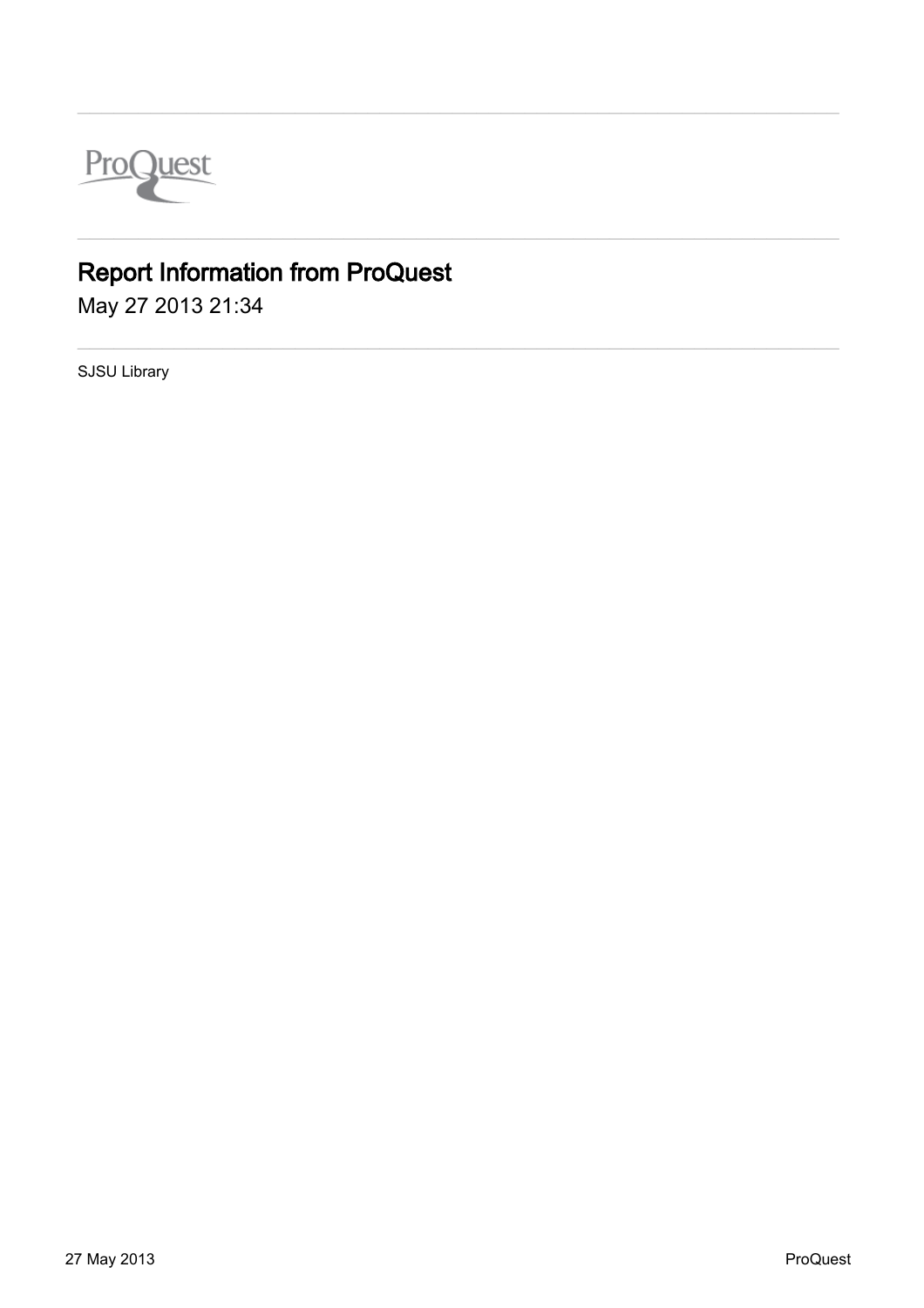## Table of contents

|--|